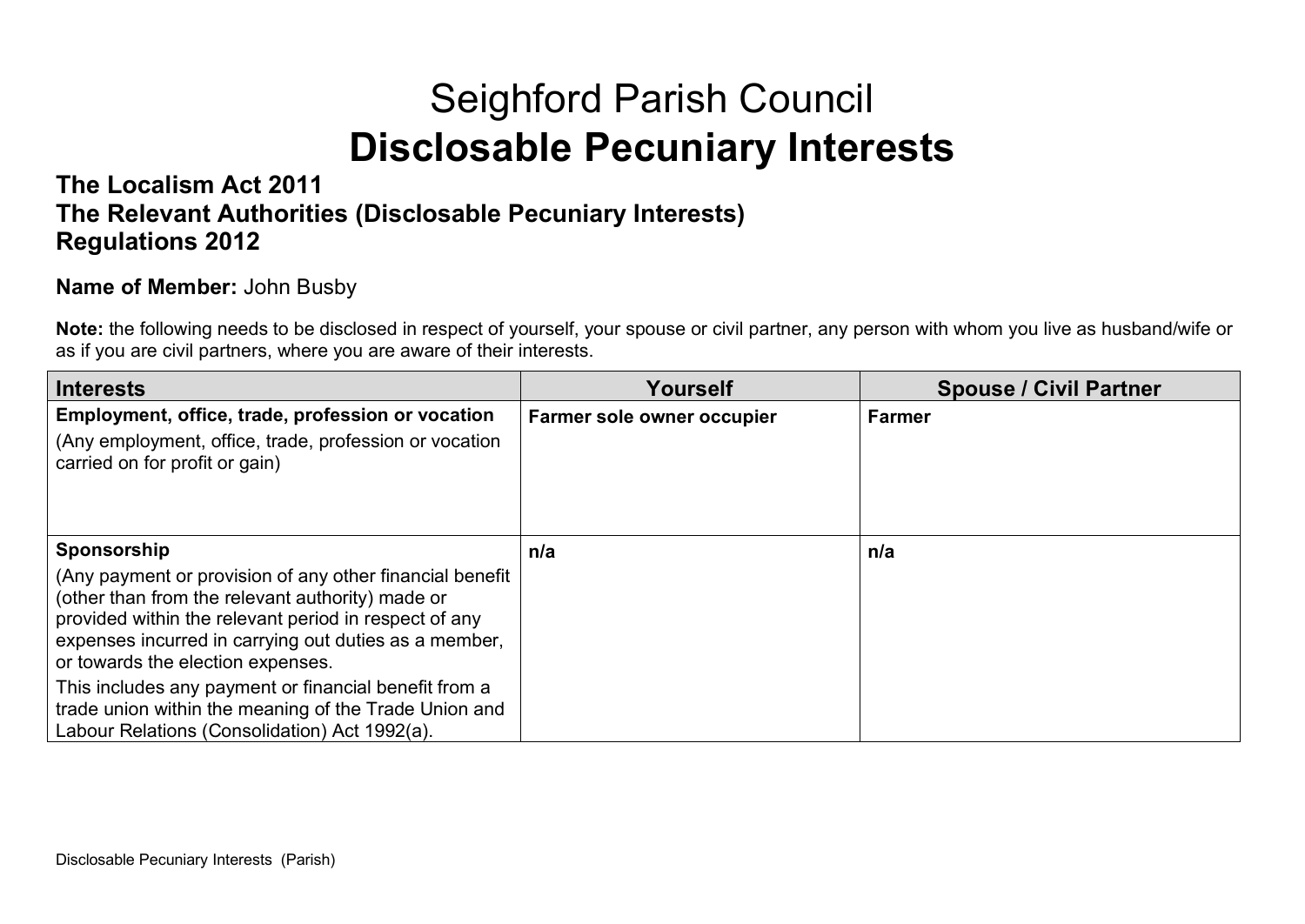| <b>Interests</b>                                                                                                                                                                                                   | Yourself                                                                                   | <b>Spouse / Civil Partner</b> |
|--------------------------------------------------------------------------------------------------------------------------------------------------------------------------------------------------------------------|--------------------------------------------------------------------------------------------|-------------------------------|
| <b>Contracts</b><br>(Any contract which is made between the relevant<br>person (or a body in which the relevant person has a<br>beneficial interest) and the relevant authority -                                  | n/a                                                                                        | n/a                           |
| under which goods or services are to be provided<br>(a)<br>or works are to be executed; and<br>which has not been fully discharge.)<br>(b)                                                                         |                                                                                            |                               |
|                                                                                                                                                                                                                    |                                                                                            |                               |
| Land<br>(Any beneficial interest land which is within the area of<br>the relevant authority)                                                                                                                       | <b>Billington Farm</b><br><b>Land at Coton Clanford and</b><br><b>Stallbrook Hall Farm</b> | <b>Ditto</b>                  |
| <b>Licences</b><br>(Any licence (alone or jointly with others) to occupy<br>land in the area of the relevant authority for a month or<br>longer.                                                                   | n/a                                                                                        | n/a                           |
| <b>Corporate tenancies</b><br>(Any tenancy where to your knowledge) -<br>(a) the landlord is the relevant authority; and<br>the tenant is a body in which the relevant person<br>(b)<br>has a beneficial interest. | n/a                                                                                        | n/a                           |